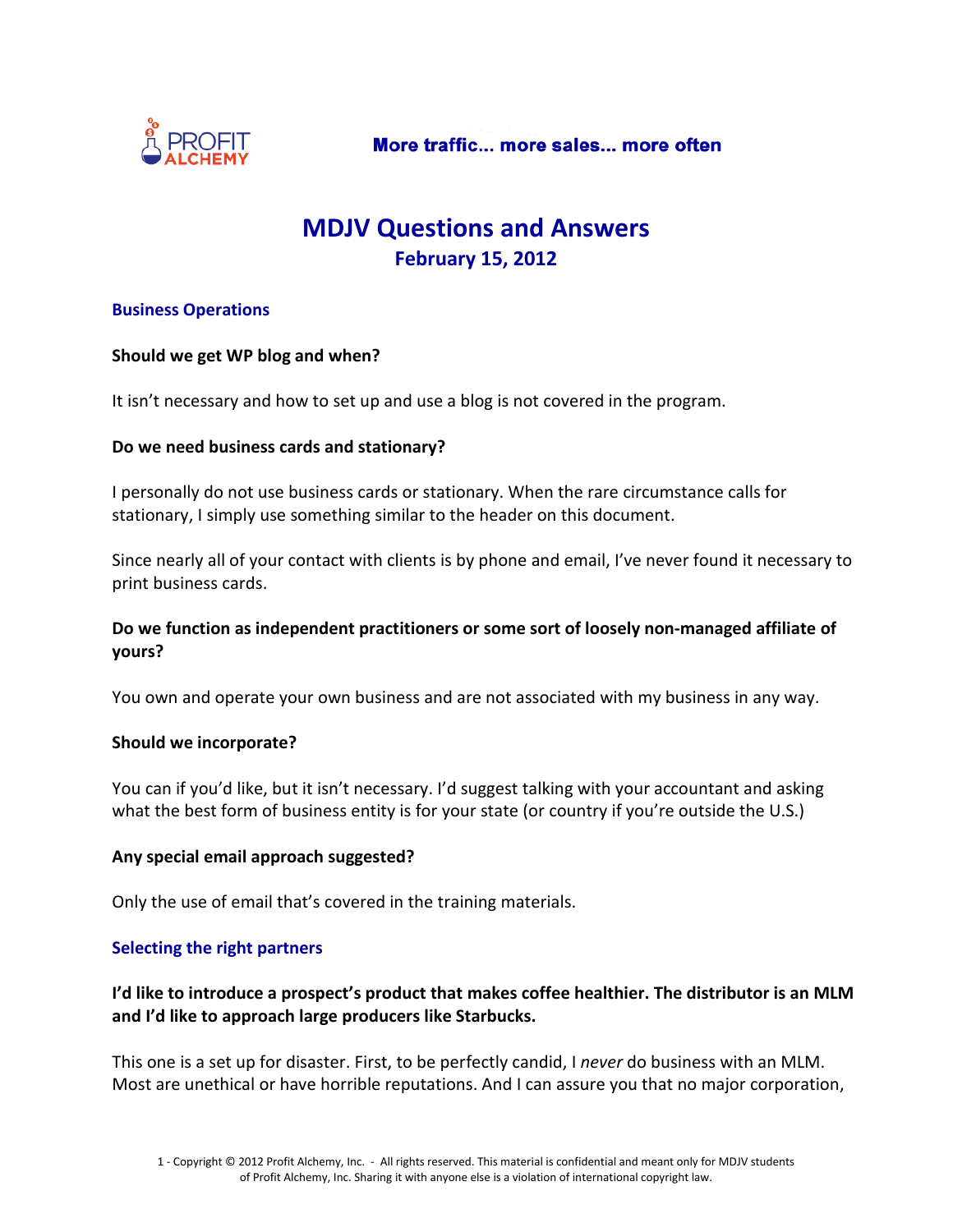as well as few legitimate companies of any size, will even listen if you're proposing a deal that involves an MLM.

Second, it appears that you have not yet completed the training materials. In the materials, I state a number of times that the ideal businesses to approach for both sides are those with annual revenue in the \$2 million to \$15 million range. Fortune 500 corporations and multi-billion dollar corporations will not speak with you.

**To get your feet wet, could you start out with small business and have them give out gift certificates? For example say a landscaping company that works for higher end clients (not your usual grass and trimming company etc,) and they partner up with a high end interior design company and they both give their clients gift certificates.**

**For example, the landscaper gives his clients a gift certificate for a free \$200 interior design consultation, and the interior designer gives their clients the same thing a gift certificate for a \$150 evaluation on their landscaping.**

**Since I bought these two companies together, and the idea of the gift certificates I'd get an ongoing 20% of the profit from the new customers they got from the certificates. These are strictly gift certificates mind you, not coupons for half off, two for one deals or anything like that.**

**Would that be a good idea for just starting out, and having testimonials from those clients for later when you start doing bigger deals, or would you advise against this. I see tons of businesses' every day that can offer these type of complimentary services but their just not doing it. It seems like an opportunity going to waste.** 

I like the way you're thinking! Just make sure both sides understand the need to accurately track the business that comes from this and compensate you properly.

## **Brokering leads**

**I understand the highest potential value for a dead lead would be to the company's direct competitors as you said, but is there a reason not to also use the dead leads for a complementary non-competing product/ service offer, just as you would with a company's customer list? Just thinking of a way to spin it in the event a client flat-out refuses to send leads to their competition.** 

**What do you think of positioning it this way: If a lead is "dead" to your company, but the prospect is still interested in purchasing a similar item, that sale is going to your competitor. Why not capture some of your competition's profits?**

Absolutely. Why not do both?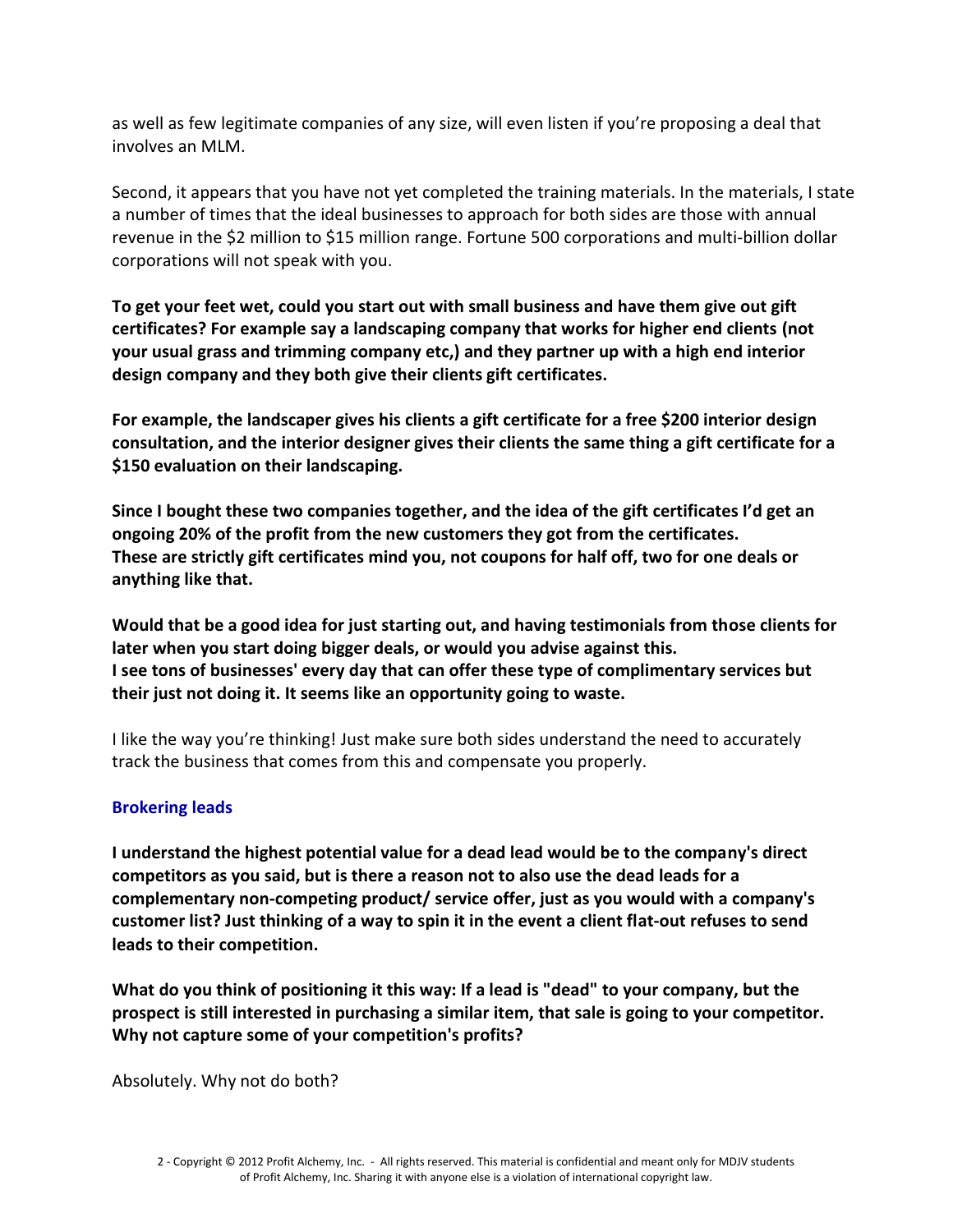#### **Conversion rates**

#### **In the training materials, you mention a 30% conversion rate. Is that average?**

There really is no average – it usually is affected greatly by the list owner's relationship and credibility with their list. I've seen offers convert from 5% to as much as 80%. But I generally use the wording "up to 30%". Anything more is then gravy.

#### **Marketing to associations**

## **What have you found to be the best national networks or associations that have brought you the most lifetime value and fun?**

In general, I strongly prefer for profit businesses over associations, which are almost always set up as non-profits. Associations have very little understanding and appreciation of marketing, so they're less interested and more difficult to convince to do a deal.

Companies that actively spend \$2,500 or more per month on marketing have a good understanding of marketing and a strong desire to improve their sales and profits. This makes them far better candidates – and far easier to close – than associations.

That said, if you can get an association to promote products or services to their list, it can be very profitable for you. Just be clear that it usually takes more time and more hand-holding to get associations to see the light.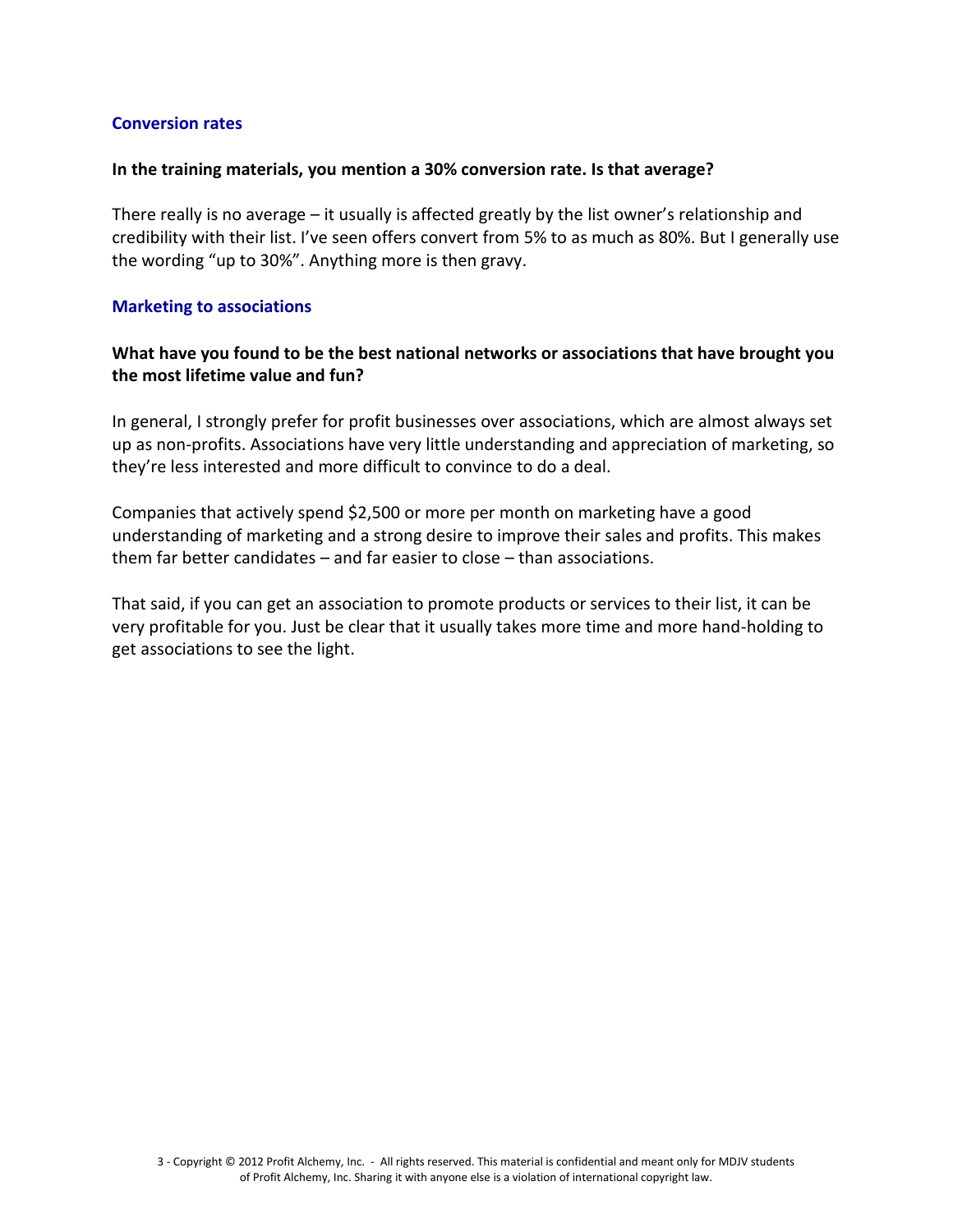

# **MDJV Questions and Answers February 22, 2012**

#### **Sales Presentation**

**In the presentation materials you say:**

**"I'll be responsible for directing the creation of the marketing piece, with input and approval from whoever you designate."**

**But I thought the List Side Company creates the email offer/introduction. It contains a link to the Product Side Company's Landing Page. The Product Side Company creates the Landing Page. So we don't create anything, right? But we help the List Side with the follow up emails?**

Correct. The operative phrase here is "directing the creation". You're actually coordinating getting the copy from the product side and delivering it to the list side. This is NOT something you want to defer to them to take care of.

### **Finding partners for both sides of the deal**

### **When you have your prospect set up ready to go have you ever had any problem finding someone for the other end of the deal? What's the longest it's ever taken?**

It depends on which side you've signed first. If you have an agreement with the list side, it's always easiest to find partners. For example, right now I have a client with a list of 160,000 paying customers. When I approach potential partners and ask them, "How would you like to sell your product to a list of 160,000 paying customers?" the deal almost closes itself.

On the other hand, when you sign the product side first, it can take longer. The list ALWAYS has the most value and because of this, a smart company with a good list will be careful about outside products and services they offer their subscribers and customers. Plus, they have to find room in their mailing schedule. That said, if the product you're bringing them is a great fit, the deal can get done quickly.

I can't really put a number on "the longest it's ever taken" as much of that has to do with your level of experience. The more experience you have and the more knowledge you have in a given industry, the quicker deals tend to come together.

#### **Privacy issues**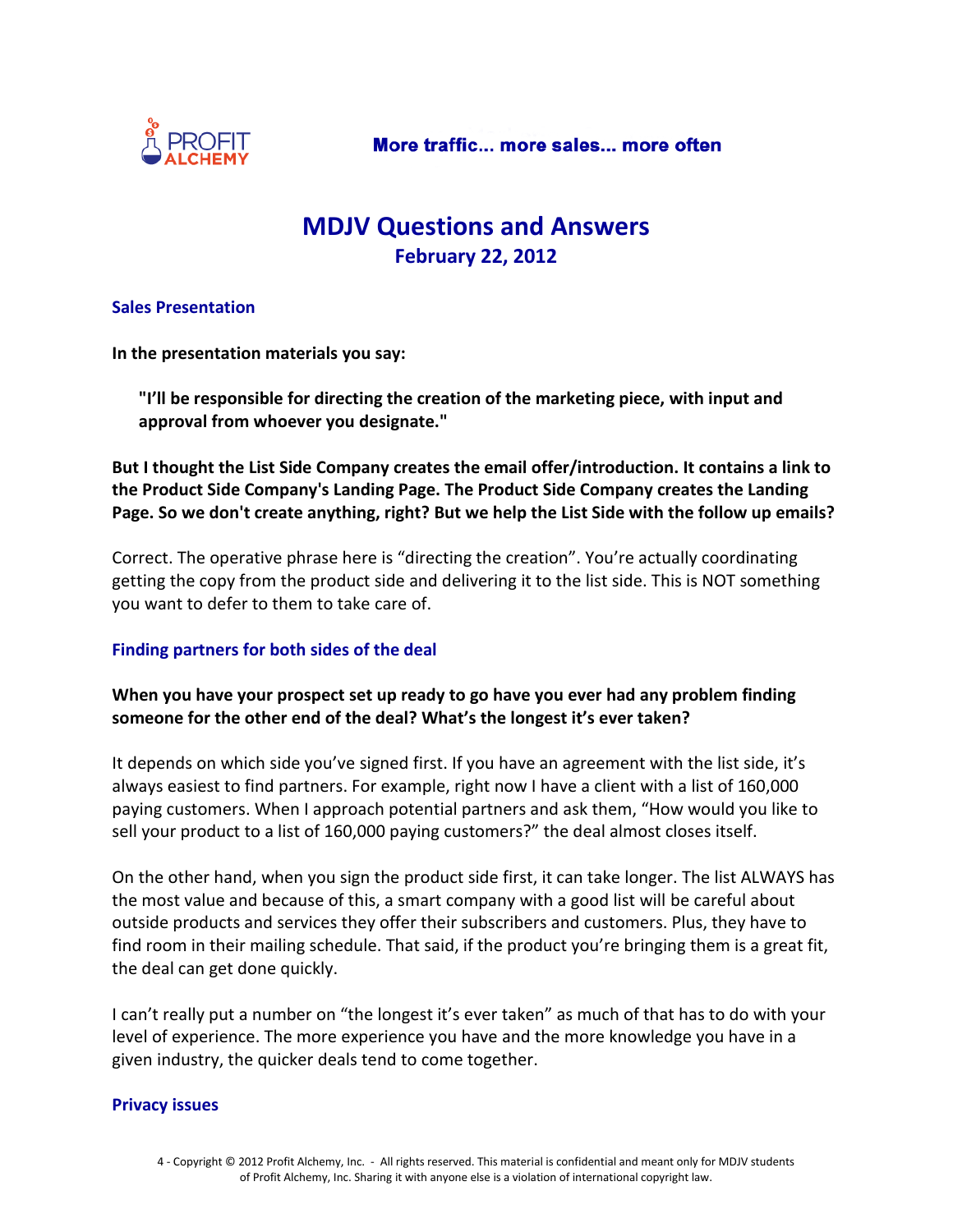### **How do you deal with the list side's privacy policy, etc? Is this usually a sticking point?**

This is a non-issue. Privacy policies state that you won't rent, sell or share your list with anyone else. But that means allowing other companies to use your list independent of you.

Many of the ezines you subscribe to probably carry advertising. They are NOT giving their list to those advertisers, but they are allowing them access to it. However, this access is only through the list owner. And with a joint venture the access is handled in the exact same manner. The list owner mails to their own list rather than giving the product side any direct access to the list. This is in complete compliance with standard privacy policies.

### **Tracking revenue with more complex sales**

**In a JV between a luxury car dealer on the product side, where the sale of a vehicle would require a test drive and other efforts from a salesman (requiring that salesman to be compensated), what is the best way to track sales? Links can be tracked of course, but from there how do you know what happens? Is the only solution to operate on blind faith?**

**To further complicate things, if the dealer uses certain bargaining chips to close a sale (like oil changes or details - things that have a cost associated with them) should this be deducted from the amount I would collect commission on?**

**Another concern would be different vehicles having different costs and profit margins. Would I be better approaching dealers as the list side only, and pairing them with a more concretely trackable product sale? What do you do in circumstances where the potential profits are high, but the tracking is tricky?**

The solution is simple. The partner who is directing their customers to the dealership should give their customers a coupon that's good for a special service or discount. Since that coupon has value which can only be redeemed by using the coupon, all sales should easily be trackable.

As for the bargaining chips necessary to close a sale, those are a cost of doing business, so they would be rightfully deducted from the amount you're paid commission on.

#### **Prospecting sources**

#### **How do I utilize networking, presenting to associations, building relationships?**

Networking is covered in the materials under the "Start Where You're Standing" prospecting process. Presenting to associations is covered in a special section on doing JVs with associations. Building relationships is a skill that is beyond the scope of this program.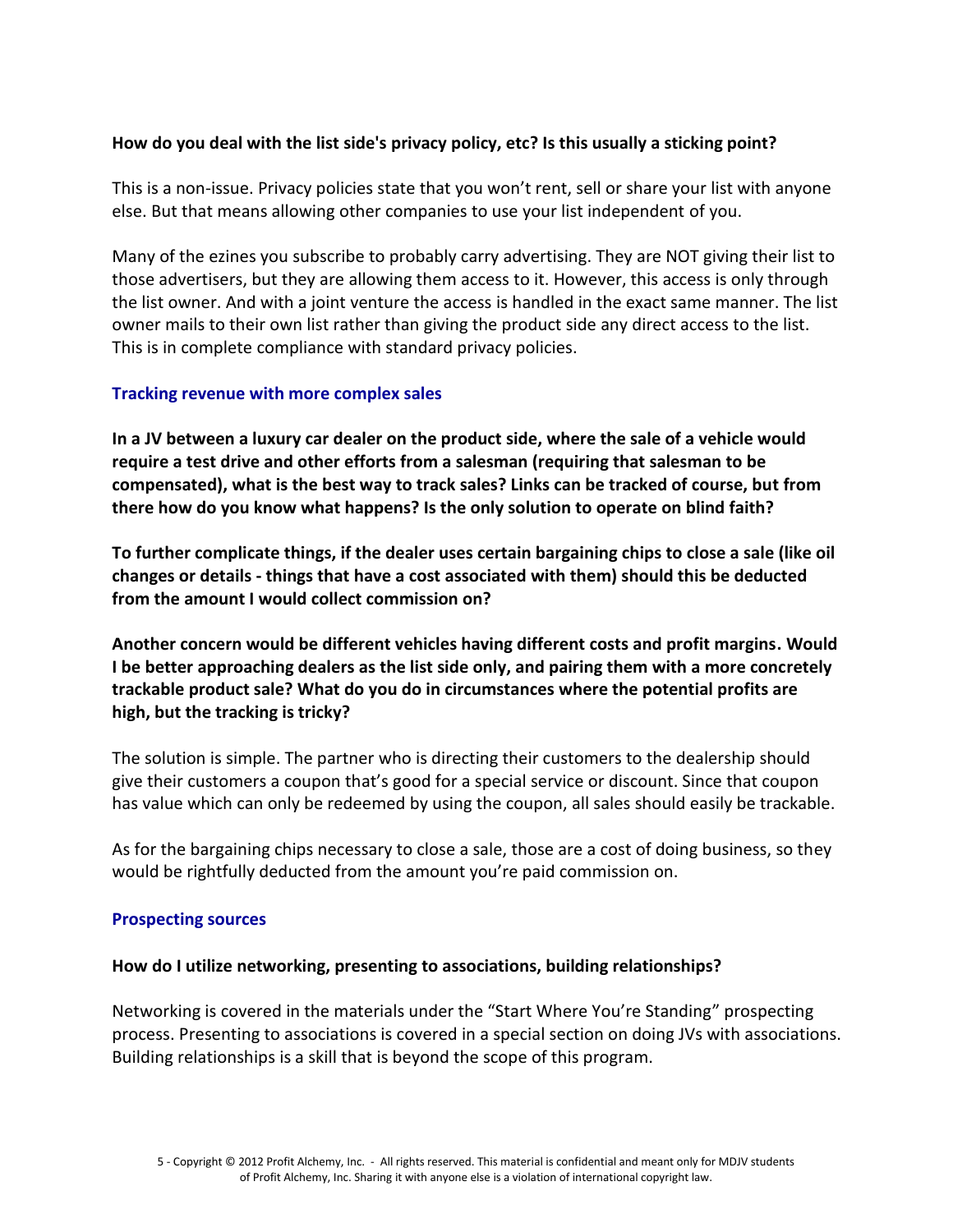

# **MDJV Questions and Answers February 29, 2012**

### **Tweaking the JV model**

**If I happen to come across an offline business and it turns out that their profit per sale is not that much after my percentage, couldn't I charge them a fee and train them on doing joint ventures for themselves? Couldn't that be a business all by itself, consulting and training business to do joint ventures?** 

Theoretically, it could be done. But there are two significant reasons why I'd advise against it. First, what materials would you use to teach them? If you use my materials, you'd be violating international copyright laws.

More importantly, why create this type of distraction for yourself? If a company's product has a lower amount of profits, you might just want to pass and save yourself the aggravation.

However, if a product has a small amount of profit, but you can sell a lot of units (take fishing lures for example) and broker deals with a lot of good lists, you could turn this into a Constellation Toll Gate. There's plenty of information on turning low profit per unit, high volume sales products into CTGs in the training materials and call recordings on this topic.

### **Selecting good prospects for JVs**

**I have a joint venture concept I would like your perspective on. I am very interested in health. One joint venture would be with a product that actually makes coffee healthy. The (product name withheld for privacy) when added to coffee makes it healthier. I would like to know how I would approach a large coffee producer/server like Starbucks with this concept effectively. The calcium distributor is an MLM.**

Two major red flags come up here. First, if you've viewed the training materials, then you know that Starbucks and large multi-national corporations are not in the "sweet spot" for brokering joint ventures.

I always advise you to look for businesses that are spending around \$2,500 per month on marketing. This translates to companies that have revenue in the range of approximately \$2 million to \$15 million annually. These type of companies are small enough to move quickly, but large enough to generate sizable commissions for you.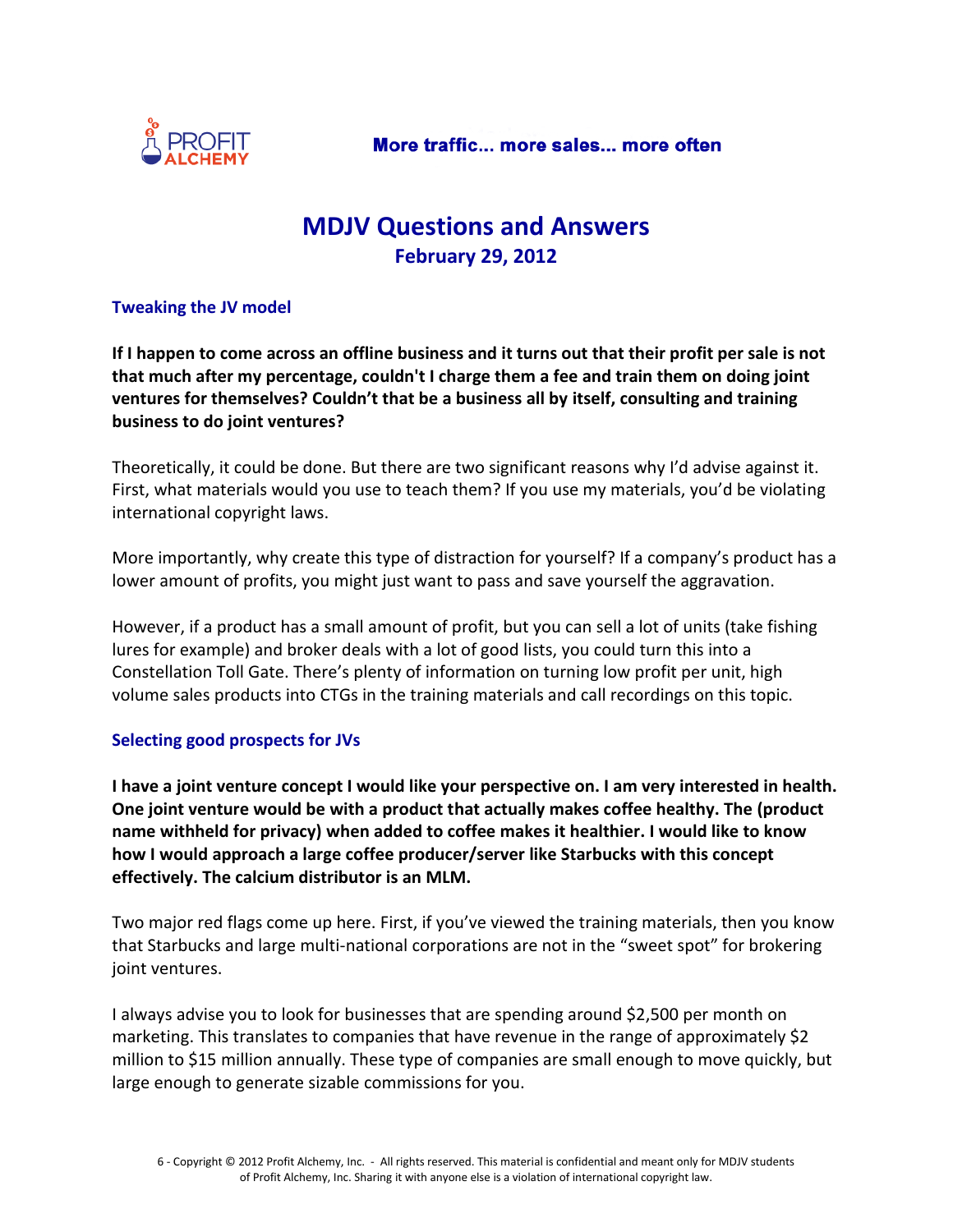Secondly, I personally will NOT do any business with a product that is being sold through an MLM. The MLM model is based on inflating prices significantly so all the people in the downline can be paid commissions. Essentially, you're grossly overcharging your customers to pay all the sales people and that, to me, is as unethical as you can get. There are a number of other ethical issues with MLMs, but I don't want to get off on a distracting tangent, so suffice it to day that MLMs are just bad news.

#### **Evaluating the product side partner**

## **Do I go with the Manufacturer/Wholesaler or go with a smaller Retailer of the same product? How do you decide?**

You always go with the manufacturer/wholesaler. If a product sells for \$100, in most cases the retailer is only making half of that, so your commission would be on \$50. But with the manufacturer/wholesaler, your commission for the same product would be on the entire \$100.

#### **How are sales proceeds collected?**

**The Product Side must provide the sales copy and make it available to the List side for approval and I am assuming that they would also do the tracking of the sales and arrange to deposit the incoming sales proceeds to some sort of escrow account? Would a third party with the escrow account be accountable to keep the List Side and me apprised of all activities and distribute the income? Or should I be expected to make arrangements to handle that?** 

Neither. The product side makes the sales and collects all proceeds from those sales. They then pay the List Side and you. This keeps it clean and simple.

So will the Product Side cheat the List Side and you? Almost never. Don't forget that the product side is usually the smaller fish in the deal and if they get caught cheating, not only would they lose any other deals you might bring them, but the bigger fish might sue them straight out of business.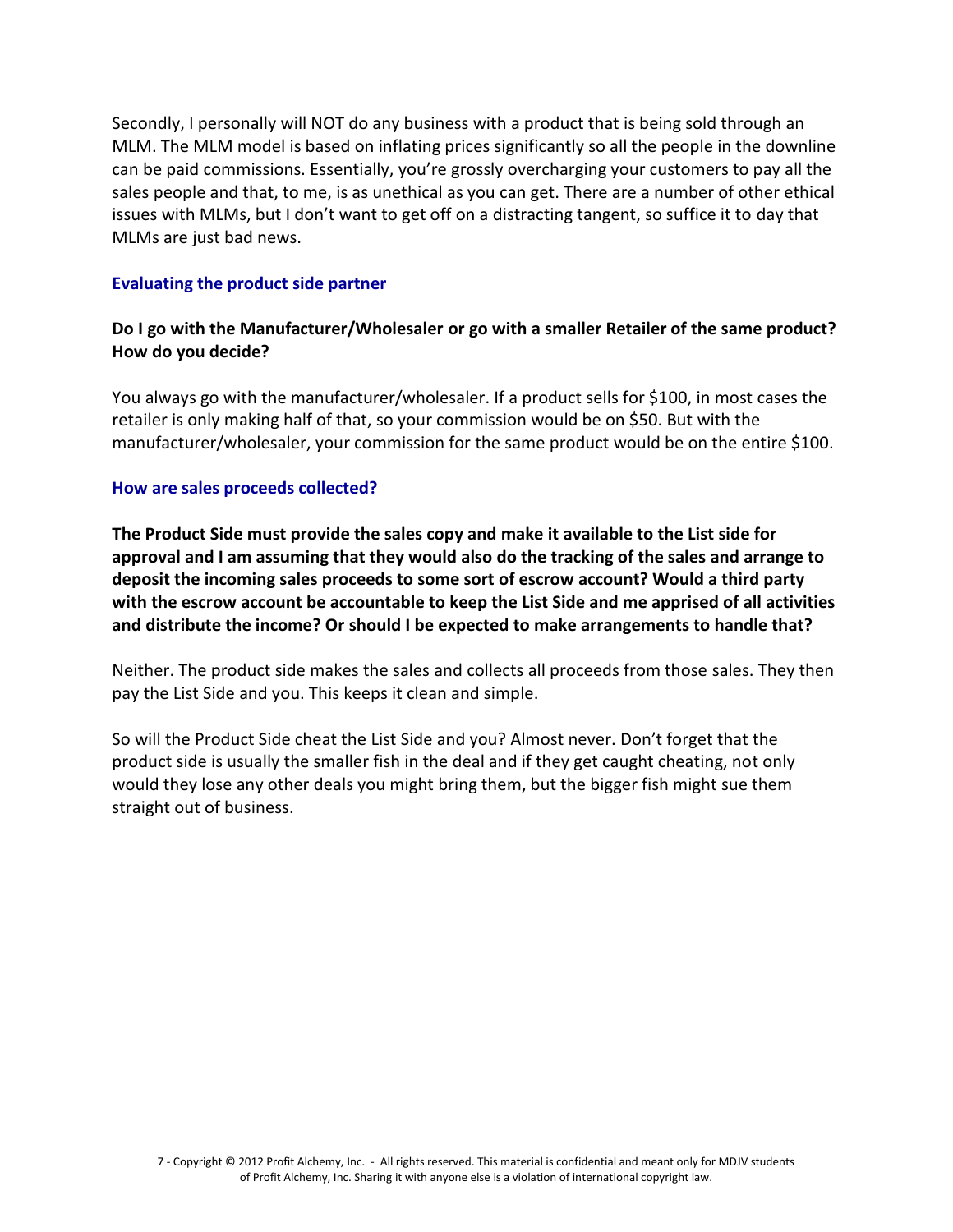

# **MDJV Questions and Answers March 7, 2012**

#### **Retainer**

**In my mind, it makes the most sense to charge the "product" side all the fees, as they would be the most motivated and likely agree to anything, and have the least risk of any loss. However, I also understand that the list side needs to have some skin in the deal to keep them motivated in pushing the project forward. Do you agree?**

Typically, I only charge the retainer to one side – and that's whoever I sign up first. But in theory, if you have your choice of one or the other, it would make the most sense to charge the retainer to the list side. Why? Because the list is always the pivotal piece and unless they mail, nothing happens for either side.

## **What if a business wants to pay the percentage in profits but has a problem with paying the retainer?**

Then they aren't a serious prospect. If a company doesn't have some investment in the project, then the project will not be important enough to them to follow through on. Now, in all honesty, I've had a few students who have done deals and waived the retainer. For some, it worked out, but for most, it was a huge waste of their time.

### **Complying with ethical email practices**

## **Wouldn't e-mailing companies be considered spam, or is e-mailing companies different under the spam laws?**

First of all, I emphasize multiple times throughout the training materials that you never communicate with email unless you already have an existing relationship with a business. If you need to review this, it can be found in the sessions on prospecting.

However, if you already have an existing relationship, then it would not be considered spam to contact someone by email.

### **Student community**

### **Can we set up a skype , yahoo or Facebook group to network with other students?**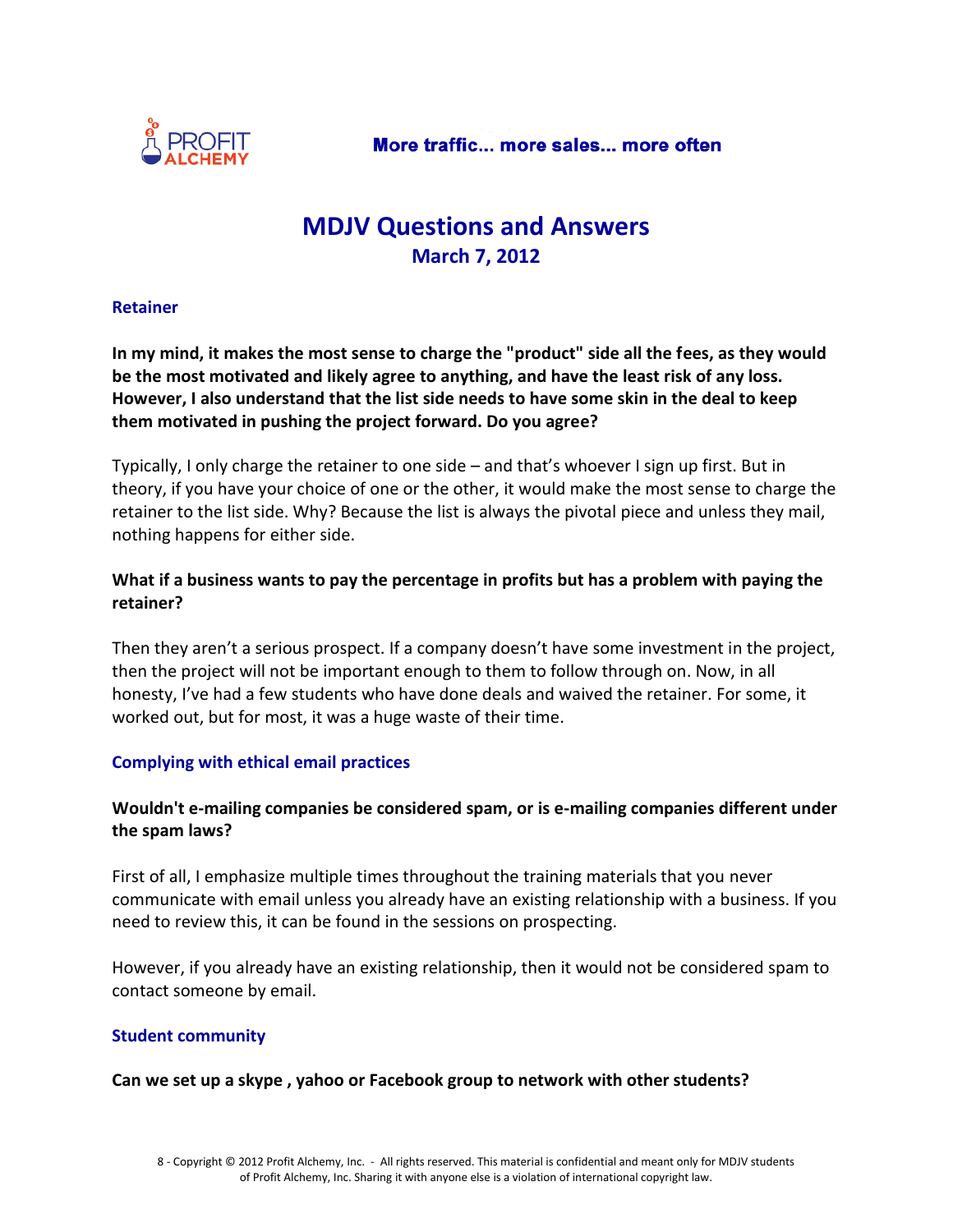It already exists. Everyone received multiple emails with the information on how to join the Yahoo group and I'm including it here again:

As part of this program, I've created a private Yahoo Group Forum where you can communicate with other members, get questions answered and give feedback to other members. You can also find partners to work with on your JV deals among the members of this group by posting your request to this Forum. Please take a minute to join the group now at:

## <http://groups.yahoo.com/group/mdjv-audit>

### **To niche or not to niche?**

**Do you feel it best to choose an industry specific niche for each side of the JV and cater specifically to company's within those niches (amassing reusable partners for both sides of a JV deal), or is it more important to focus on companies across multiple niches that cater to customers with the same psychographic profile?**

My preference is to work with just a few niche industries. To me, that's the easiest way to build a solid track record and become known beyond your own marketing.

But in fairness, I have students who have been very successful in niche industries and others who prefer to work with clients in all industries. So I don't think there's a simple "black and white" answer to this. The best bet is to pick whichever approach you feel would be the best use of your strengths, interests and time.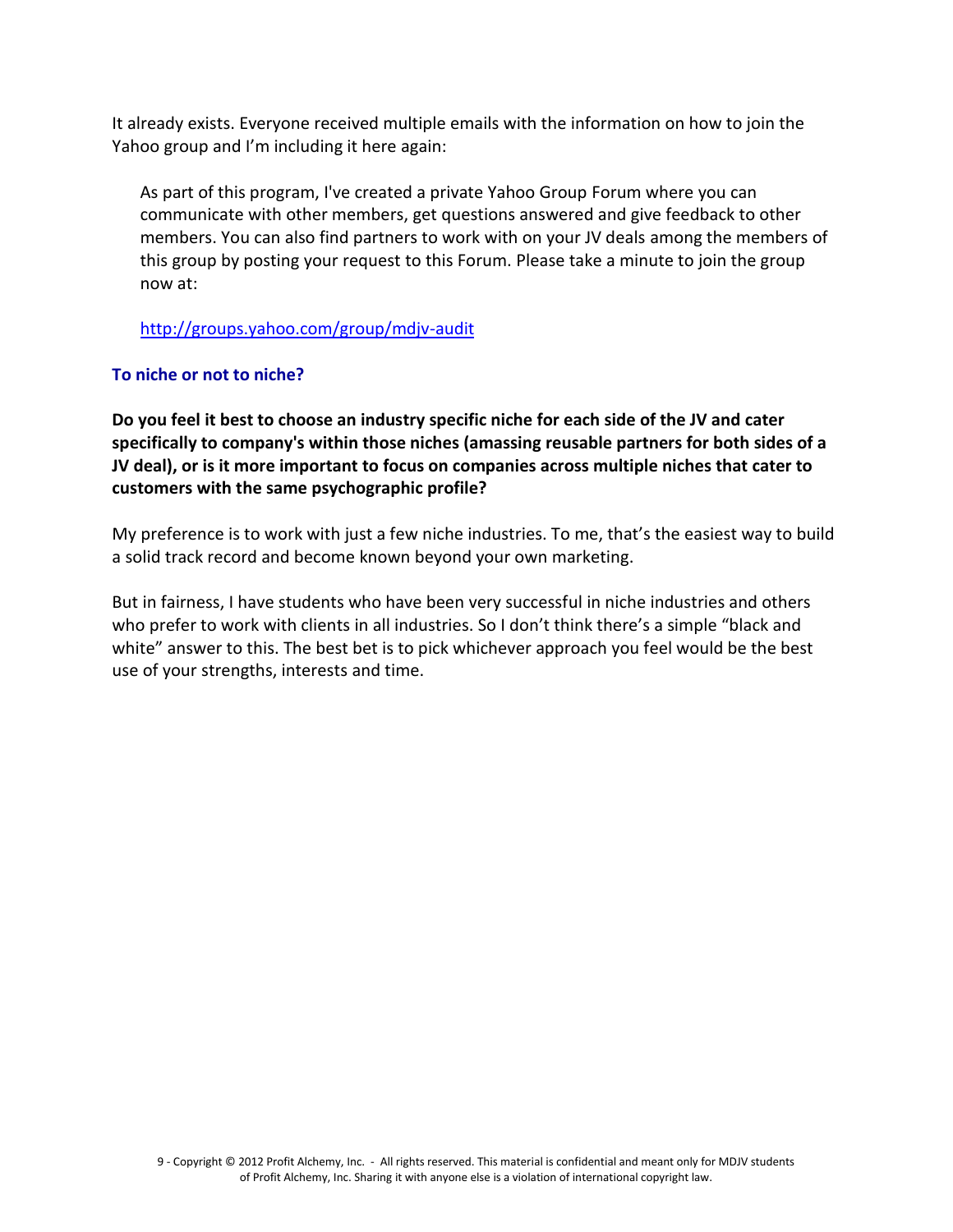

# **MDJV Questions and Answers March 21, 2012**

### **Presentation math**

**In the section on the sales presentation for the Product Side you say 30% will take up an offer, but later on you then refer to a 5% conversion rate. Can you explain please?**

I don't recall where I mentioned the 5%, but in actuality the two figures are quite similar. The 30% in the sales presentation refers to a sales increase of 30% over the period the product would normally be sold. So if the JV consists of two mailings, three days apart, the period of those sales will be about a week.

If the product side would normally see \$10,000 in sales from their own marketing efforts, they should then see at least \$3,000 in additional sales from the Joint Venture. Now, if you do the math, in order for each side to realize \$3,000, the total sales must be \$7,500. Each side's share of 40% would come to \$3,000 and your 20% would be \$1,500. (By the way, I've used the numbers in this example to make them easy to follow).

In actuality, the amount of sales will depend on the size of the list. That's why you see in the majority of the testimonials from my own clients, the sales increase – for the period the sale covers – usually ranges from 60% to as much as 400%. Put simply, if the product is good and it's being sold to a quality list that hasn't had much exposure to that product, sales will often be exceptional.

OK, now let's talk about the 5% conversion rate. I use this figure primarily for people who are obsessed with open rates, click through rates and conversion rates. Typically, a good offer to your own list will convert at somewhere between one-half of 1% and 2%. But as I just mentioned, when a quality list is exposed to a quality product by a list owner who they trust, sales usually convert at about 5%.

So using either metric, your clients come out far ahead of the game by participating in joint ventures.

## **Targeting the right kind of partners**

**I had a company decide against working with me because their profit margin was only 9%. She said there was not enough profit to split. Should we generally avoid low profit margin companies?**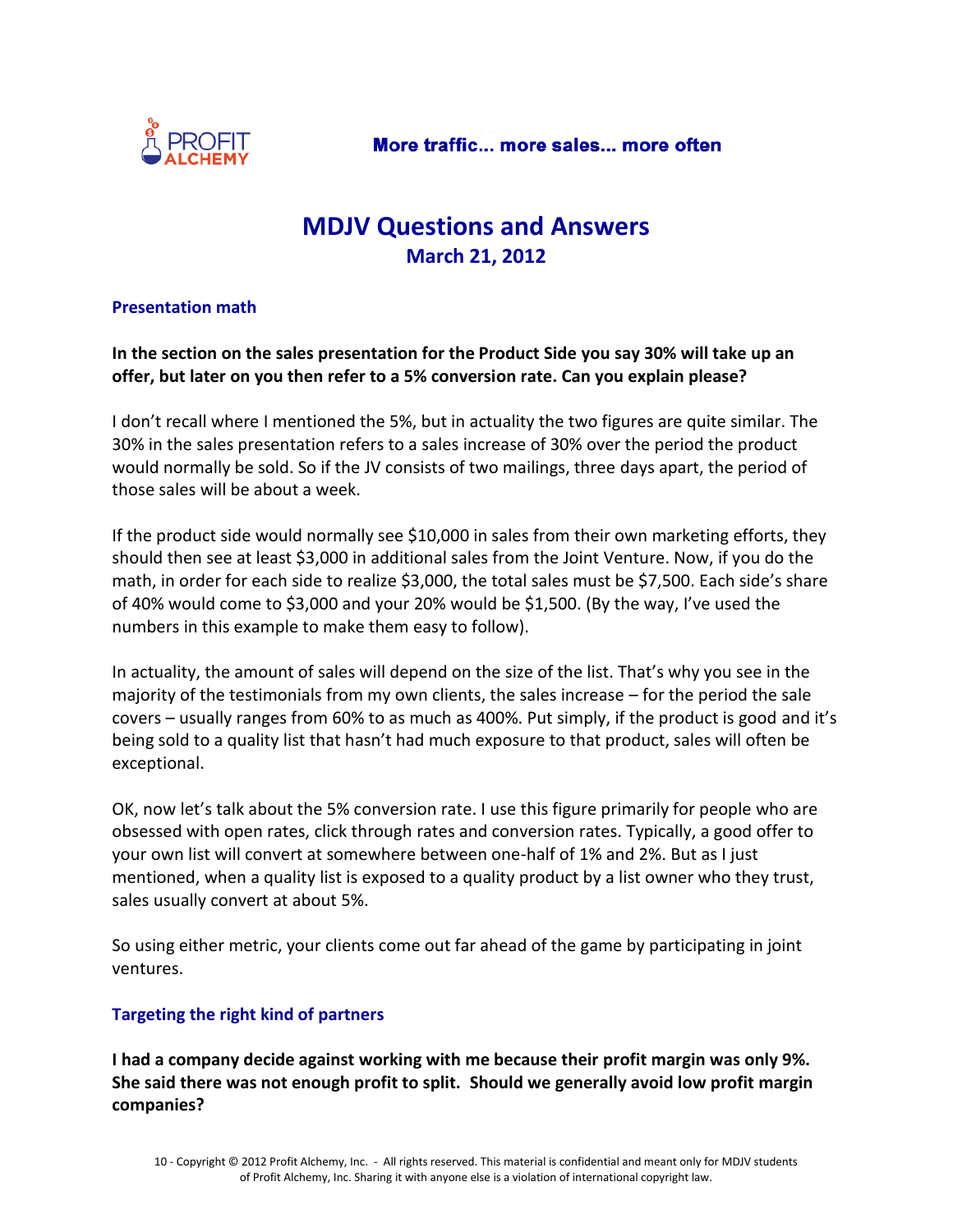I've covered this extensively in the materials, but I'll be happy to answer it again. Ideally, you want a product that sells extremely well and has a high profit margin.

That said, if a product is extremely attractive and the sales volume will be high, the profit margin could be lower. But 9% is very low and I would avoid that. I usually look for a profit margin of 40% or greater.

However, don't confuse the profit margin of a product with the company's annual profit (which many clients do). For example, a company that manufactures fishing lures may have an operational profit of 15%. But if a lure sells for \$10 in the stores and the store pays a "keystone" of \$5 to the manufacturer, the profit margin is actually 75% because the typical manufacturing price would be \$2.50 (half of what the manufacturer charges the retailer).

### **Business naming/selecting your title**

### **What's a good name to use for my company if I'm starting out new? Strategic Partnership Consultant (you mentioned this) Strategic Joint Venture Consultant?**

First of all, the two items you mention are titles, not business names. I prefer "Strategic Partnership Consultant" or even "Profit Growth Consultant" because many people still don't understand what a joint venture is.

As for business names, I can't give you a specific recommendation. But the guidelines I've always used have been to keep it simple and avoid trying to sound overly clever.

### **Company web site**

**Do you see any downside in setting up a small (1-2 page) website to be used to generate more potential clients and to refer potential clients for some general background information on how "deal making" processes would benefit them? These days it seems like any company that doesn't have a website is barely considered to be in business.**

No, I don't see any downside at all. However, at the same time, there's no requirement to have a web site in order to broker joint ventures. Many of my successful students didn't have a web site to start off with. And even on my own web site, I didn't include any material for years on joint ventures even though brokering them was a significant part of my business.

So it's really up to you. If you can put up a web site quickly without it taking much time away from the core process of doing your joint venture deals, then by all means, go ahead and do so. But don't feel that you must have a web site before you can start brokering JVs, because it certainly is not a requirement.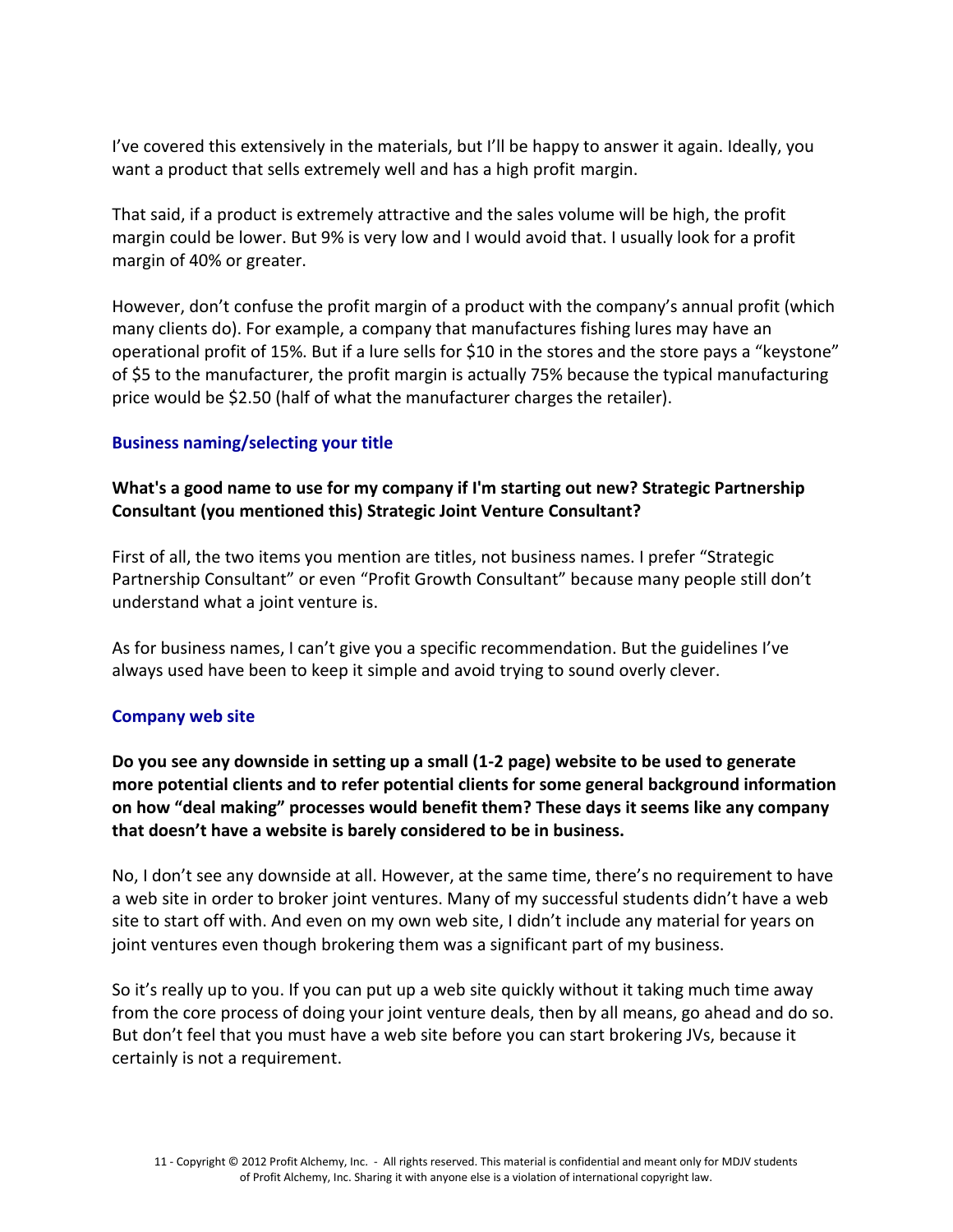

# **MDJV Questions and Answers March 28, 2012**

#### **Companies with many similar products**

**Let's say you had a product company lined up for a deal, and that company had many similar products or styles, like shoes for instance. Would it be a good idea to offer Gift Cards? Because otherwise the offer would be just their 3 top selling shoes, and that might eliminate too many customers who don't like those 3 particular shoes. I don't like Gift Cards because there is no explicit product tied to it, no urgency, etc.**

I agree with you, gift cards do very little to stimulate immediate action. However, there is an excellent reason why their 3 top selling shoes are their best sellers – because people like them more than all their other styles. So you'd still be generating maximum interest by featuring those 3 styles.

#### **The follow-up process**

**I've had a couple companies request that I send them something to look at. And I've had companies that I cannot get a hold of anyone over the phone, so I've just sent them a PDF describing the marketing strategy by email. Am I just wasting my time doing this?**

There are two different scenarios here. First, I *never* send any information by email if I can't get in touch with someone. I simply keep following up until I get them.

Second, if someone requests more information on what you do, you could send them a description of the marketing strategy as you suggested. If you choose to do this, I'd do a quick online search for "results of joint ventures" and include some information on how beneficial JVs can be citing the studies you've found.

### **Questions about your track record**

**I've had a couple companies ask me for samples of other offers that I've done for other companies. They want to see some kind of examples of the work that we do. How would you respond?**

This is another two-part answer  $\odot$ . First of all, one of the main reasons I recommend the "Start Where You're Standing" approach to prospecting is that you avoid getting bogged down with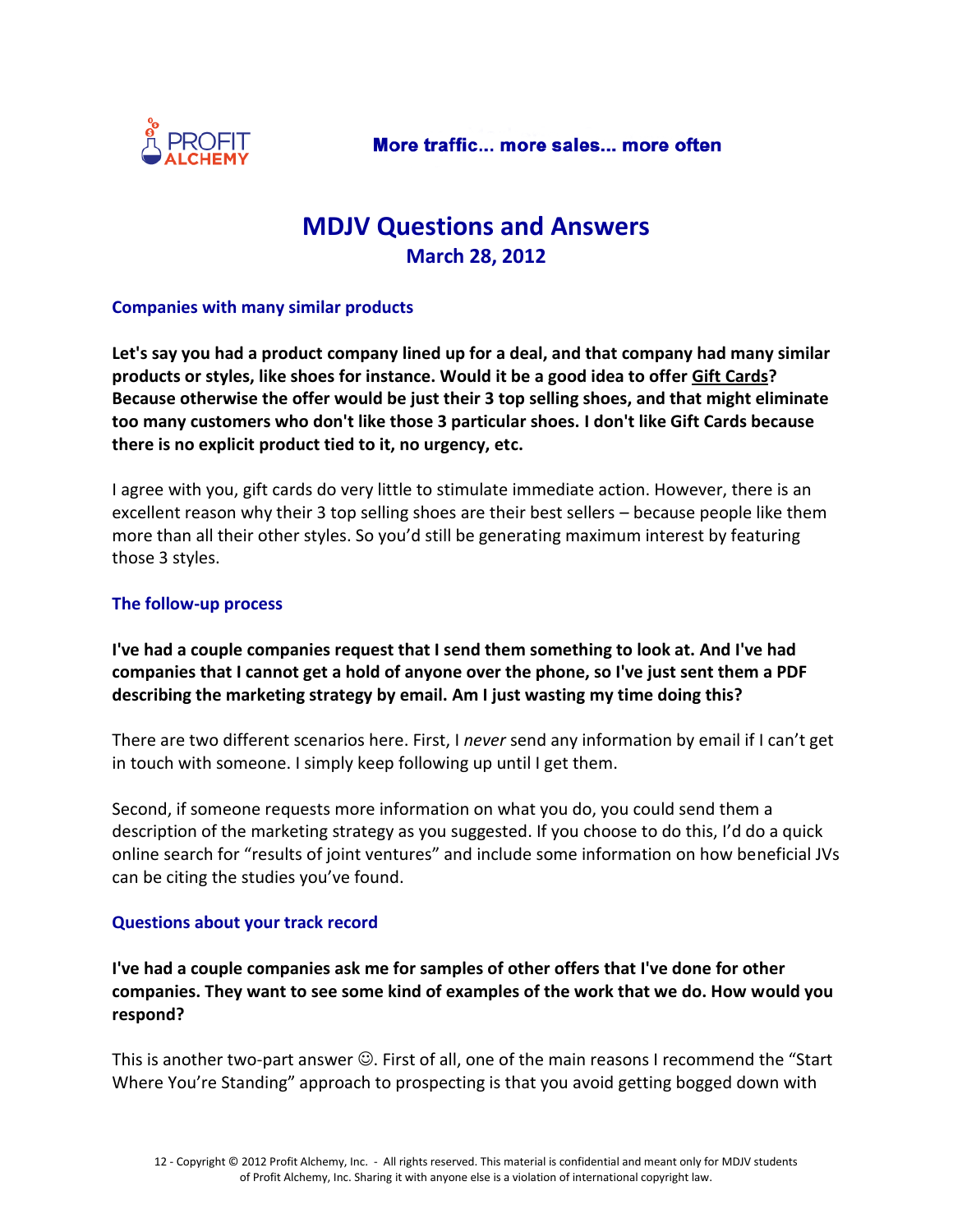this potential stumbling block. Friends or business associates who you already know are relying on you rather than your track record, so you avoid this situation.

However, if you're dealing with companies who don't know you at all, my approach when I started out was to be totally honest. I'd say something like, "You would be my first client and since I've been thoroughly trained in this process, you would be getting my undivided attention". Now, to be perfectly honest with you, the first couple of prospects who I responded to so candidly declined to work with me. But once I got my first client, I then had a track record I could build on with others. So persistence is the key here.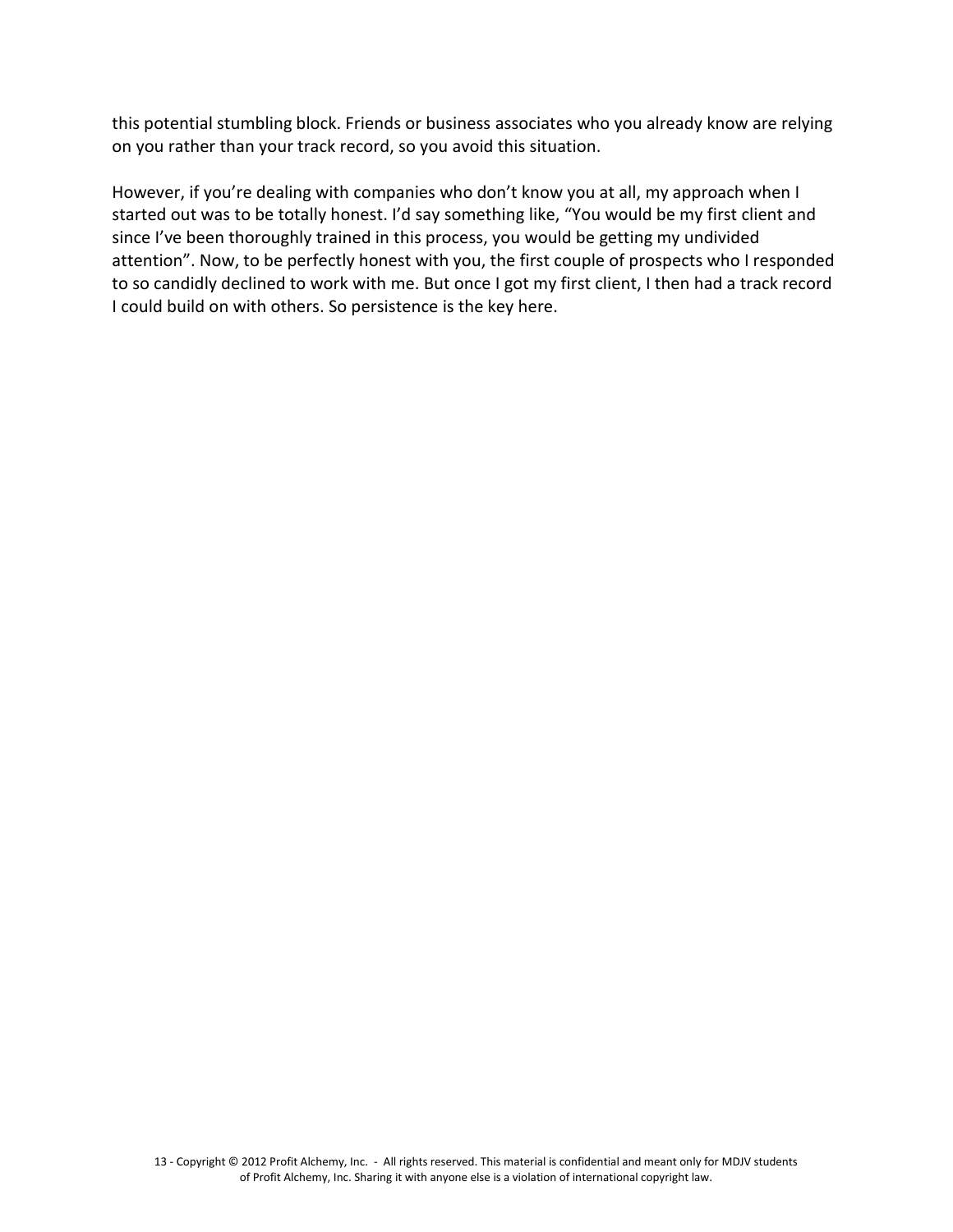

# **MDJV Questions and Answers April 4, 2012**

### **Marketing materials for your clients' campaigns**

**If we're working with clients that have a campaign running multiple times per year, do you think we should model it, and test it with other clients, or just stick to proven marketing, which our clients provide?**

**In other words, do you focus 100% on JVs, using existing campaigns, and just let them run, or do you experiment, by testing out campaigns?**

Let me answer that question in two parts.

Part 1 – No, you never want to do this type of testing between clients. First of all, you want to use only proven campaigns that you know work for the specific product you're offering. Why? Because that's what's going to make everyone involved the most money.

In addition, what if the unproven campaign fails? Now you've created a situation where you're likely to lose both the list side and the product side as clients.

Part 2 – A core principle of MDJV is that *only* you pair a company with a good list with another company with a good product and a good sales piece for that product. This is the only way to know with almost complete certainty that the deal will be as profitable as possible. Otherwise, you're introducing a high level of risk and that's not a component you want to add to an already successful recipe.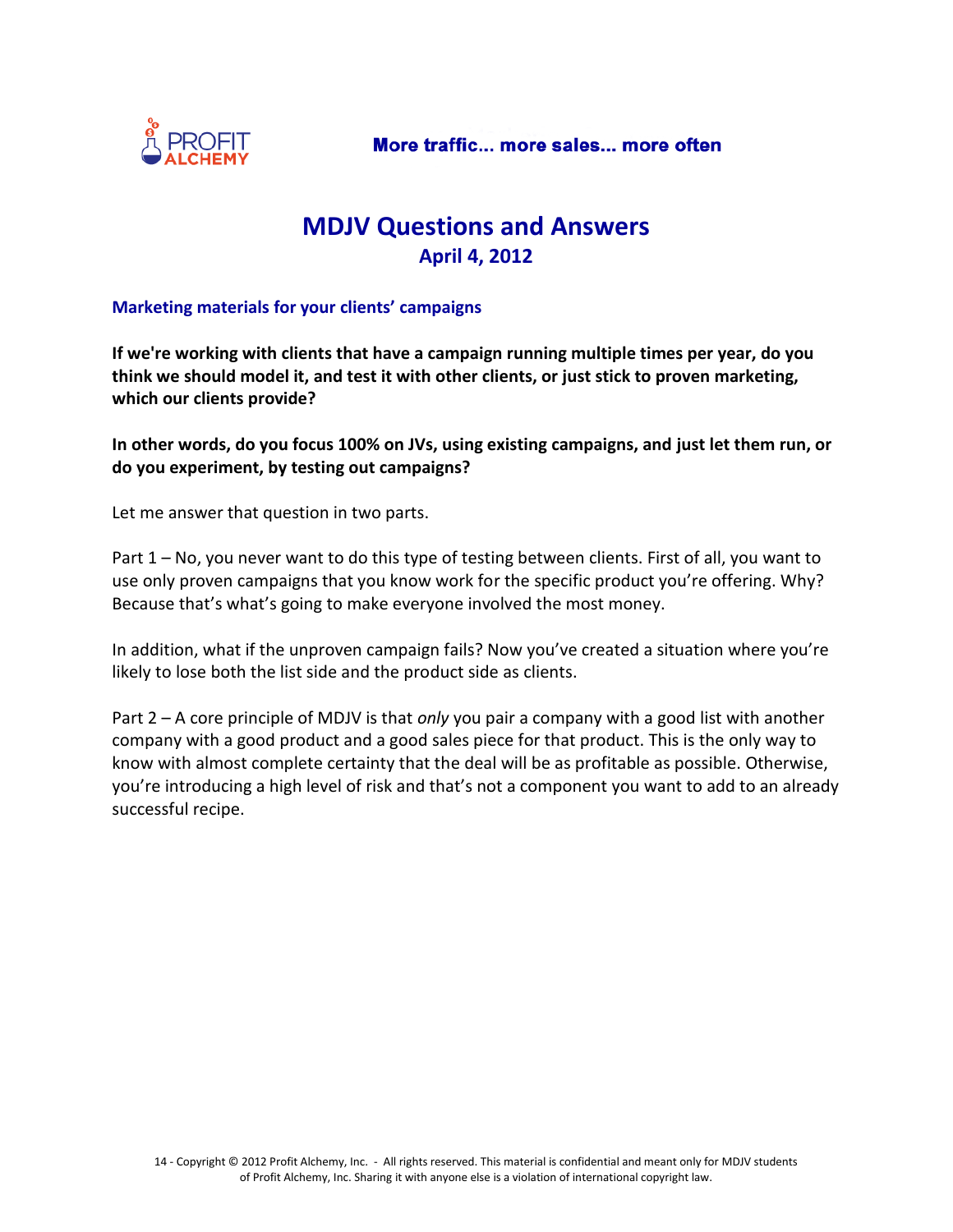

# **MDJV Questions and Answers April 11, 2012**

### **Competition in the marketplace**

**How are companies like Groupon, TeamBuy, etc affecting things out there for us? There seems to be a lot of email offers. Is it saturating the market and hurting us? I had a prospect say she was worried about sending email offers to her list, since there seemed to be a lot of other offers in general flying around.**

While this type of thinking appears to make sense, in actuality it couldn't be further off the mark. First, while it's true that open rates are going down for email, email still continues to be the single most effective method of online marketing.

Second, competition is actually a sign that you're in a good market or using the right media. The last thing you would want to do is enter a market where no one else is emailing that market. Because that would prove that the market itself is practically worthless.

Let me give you another example that will illustrate what I mean. When large chain clothing stores are looking for locations to open new stores, what do you think the top characteristic is that they look for? It's whether or not there are *other* large chain clothing stores in the immediate vicinity. Because they know that if other clothing stores are doing well in those areas, they stand a strong chance of doing well too.

There will always be other people using email marketing… using social media… using video marketing… advertising in newspapers and magazines… running commercials on radio and television… and the same for any form of media. That actually proves that it's working, not that it's something to avoid.

### **Answering objections in during the presentation**

**I've had few prospects tell me they were concerned about sending offers to their list. Should we just continue to tell them that we'll carefully scrutinize and select what we offer them, or is there something else we could say here? Also, would you suggest that they use 2 email lists? One for their regular affairs, and a new one for their email offers - one that their customers can unsubscribe from. That way even if they unsubscribe to the offers list, they would still be on the original list.**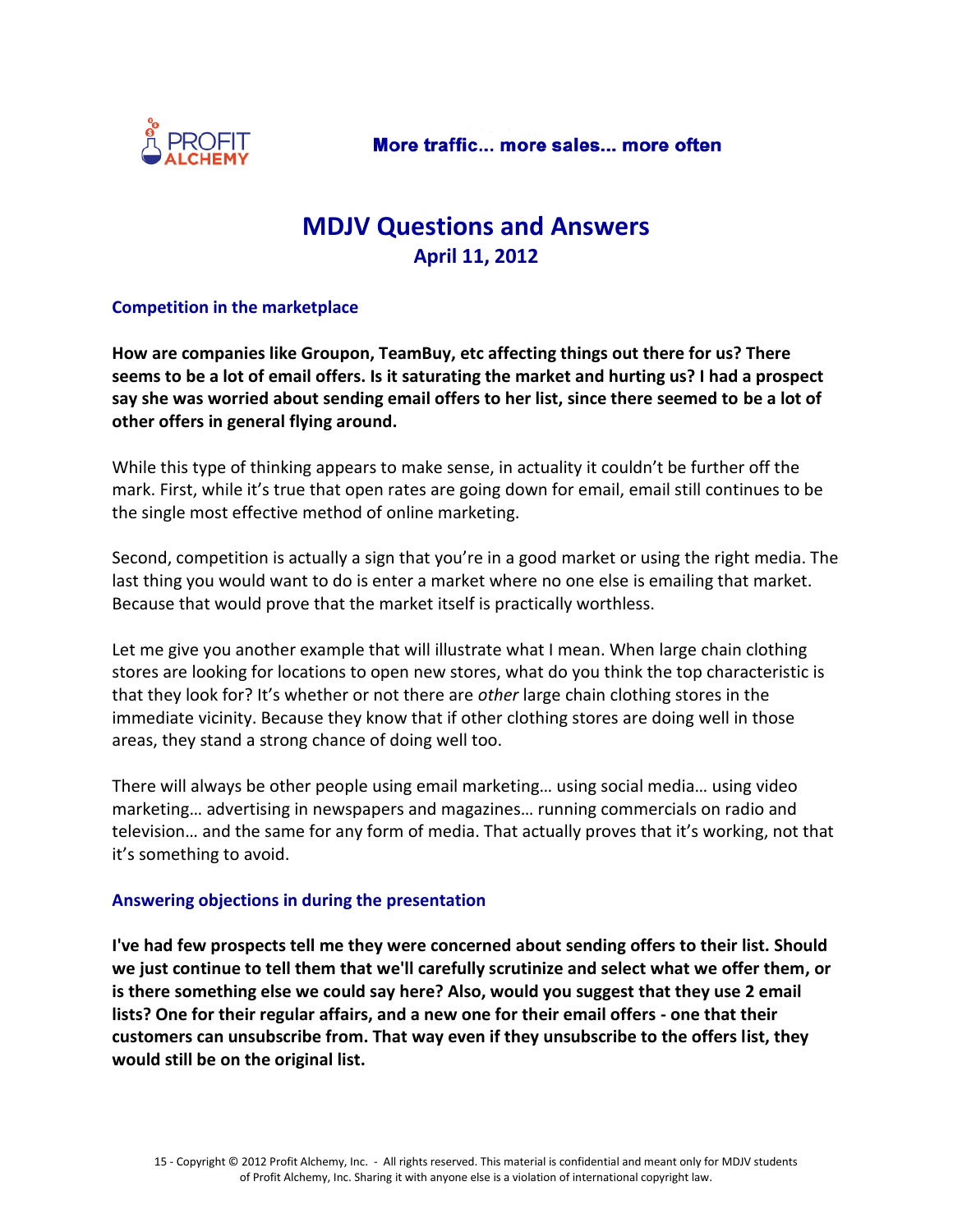Yes, you absolutely want to emphasize that you'll carefully scrutinize all potential partners. But don't forget that the List Side has complete approval over who they mail for and who they don't. So realistically, there's very little chance of them mailing for a low-quality partner.

In terms of maintaining two separate lists, the logistics wouldn't work. You'd have to sub-list people to a separate list every time you were getting ready to send a new offer. And since most reputable companies use a double opt-in process, your results would be relatively low and it would add a significant amount of unnecessary complexity.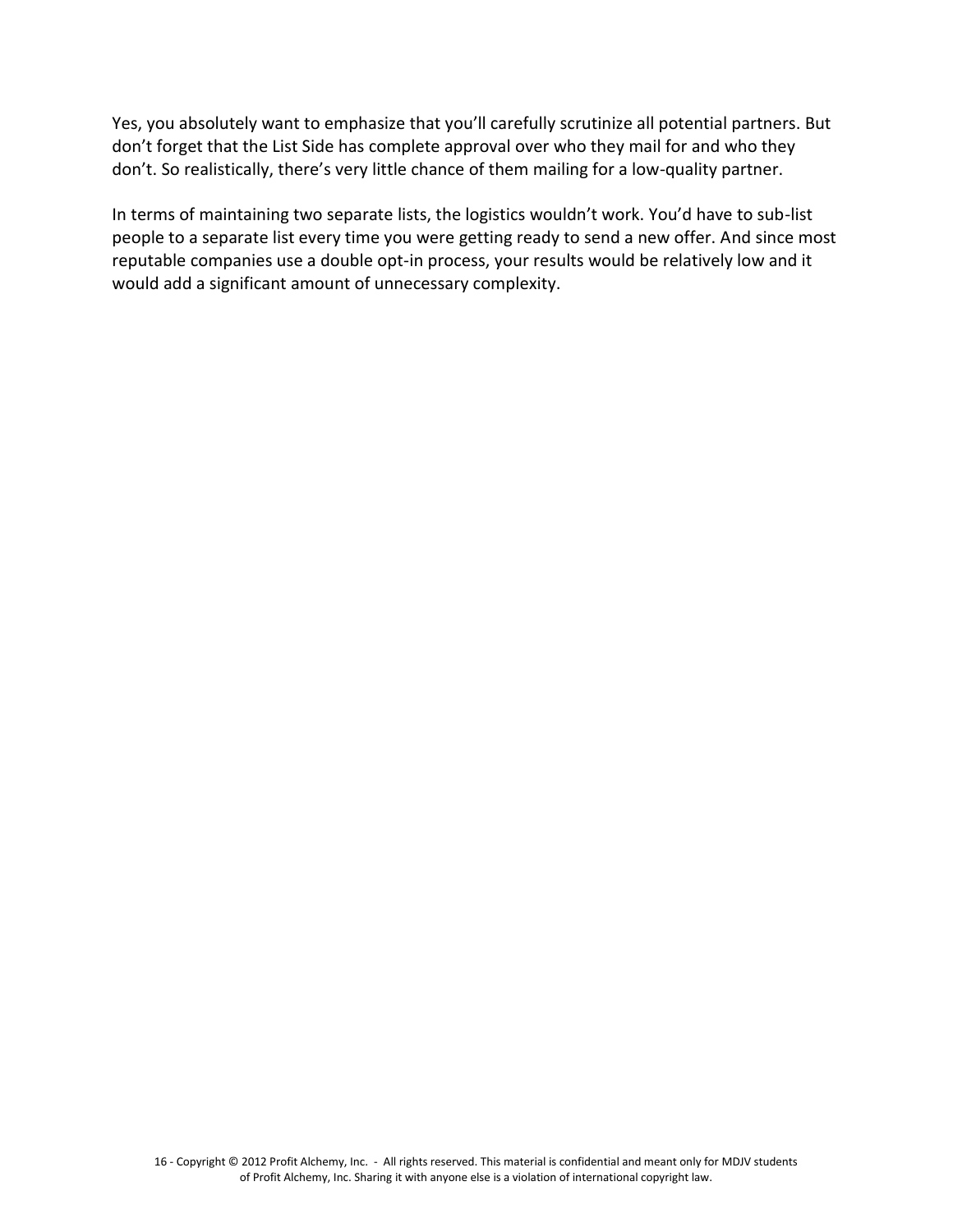

# **MDJV Questions and Answers April 18, 2012**

### **Constellation tollgate mailing schedule**

**How do I arrange the mailing schedules for each participant in a CTGJV? Let's say you have 8 companies in the JV, where each one has a client list AND a product or service relevant to every other company list (non-competitive but complementary). How do you setup the mailing schedule so everyone gets their turn for promotion in a reasonable time frame?**

You simply set up an 8-month rotation where you mail for one company's product each month. Don't forget, every company is making money every month, so the order of when each company's product is promoted really isn't an issue.

I can tell you from having my own company participate in a few Constellations, that the monthly checks keep everyone happy, whether or not it's their product being promoted that month.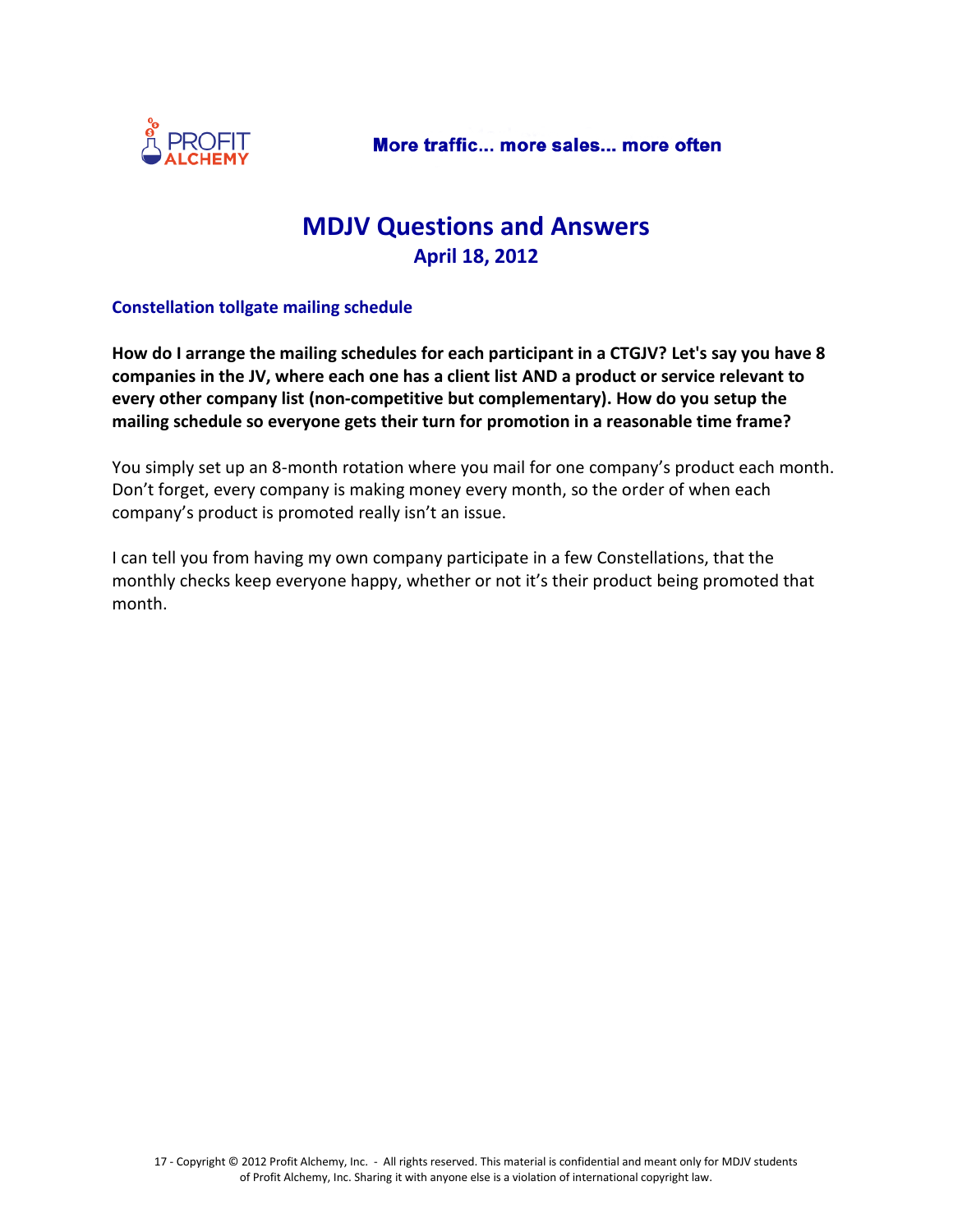

# **MDJV Questions and Answers May 5, 2012**

### **Clickbank as a JV resource**

**About six months ago, Clickbank introduced a contract which is ideal for JV Brokers as it allows for the sale proceeds to be split 3 ways allowing for the broker to be paid directly from Clickbank and thereby automating the process. I was wondering what your opinion would be of this model of JV Brokering and if you had any direct experience of it?**

Unfortunately, since I have no experience with Clickbank, I can't really comment on this in an educated way. My only caution would be to do the due diligence by researching each vendor whose product or list you want to represent. Check out their site, do a search to see if there have been many complaints about them, and visit their Facebook page to help you determine if they're the kind of client you'd want to have.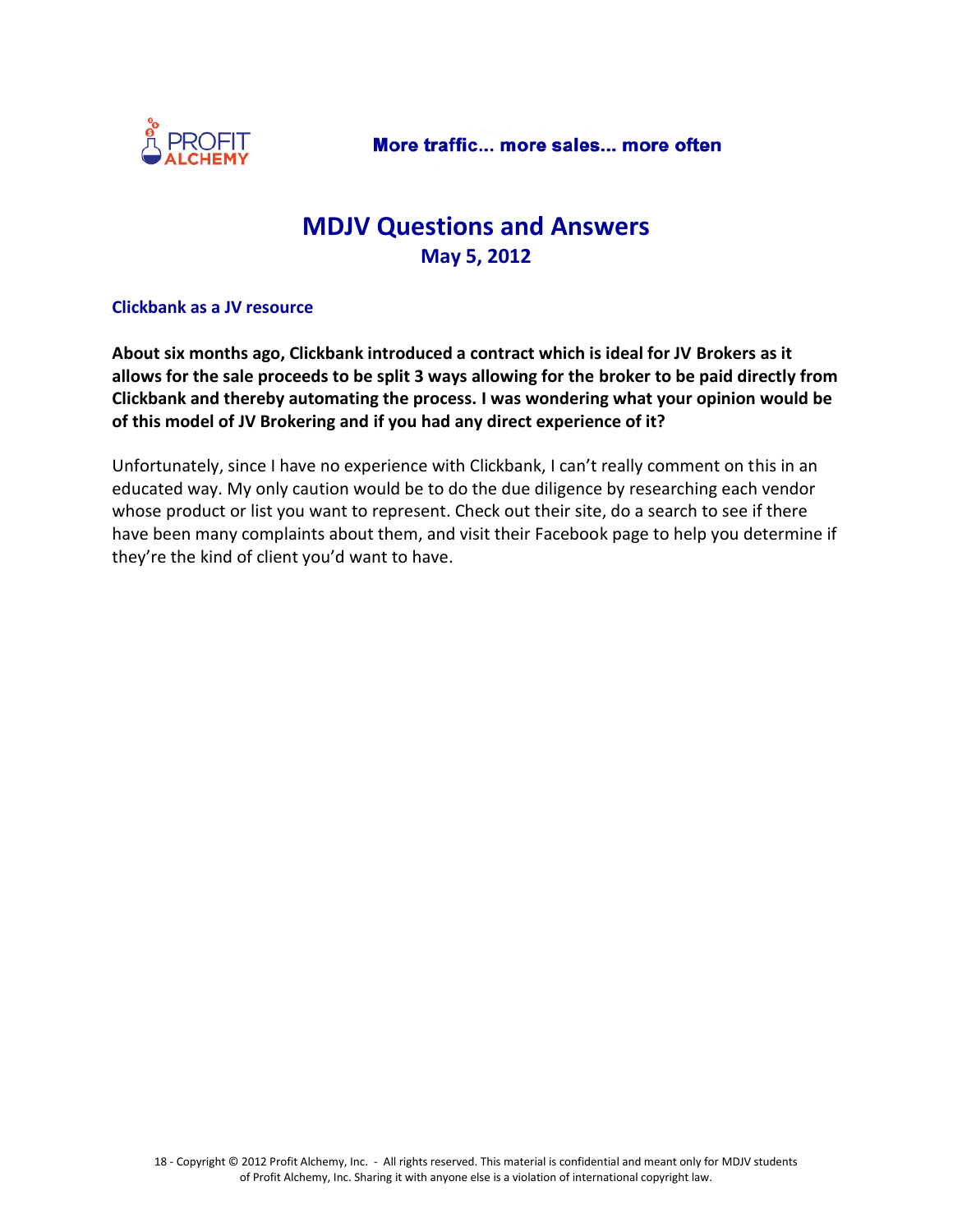

# **MDJV Questions and Answers May 16, 2012**

### **Fedex delivery**

**When you have a holiday on a Monday do you still stick with the same mailing schedule for prospecting by having FedEx letter arrive on Tuesday or do you adjust the schedule for that week or skip that week altogether?**

It depends on the holiday. If it's a minor holiday that most businesses don't close for, I go ahead with the normal delivery schedule of Tuesday. But if it's a major holiday and the majority of businesses will be closed, then I postpone until the following week.

### **Competitor definition**

**I'm a little unsure of when a particular product or service is in direct competition with your client's product. Could you give an example of each situation to help make that clearer for me?**

Surely. If I sell a training program for weight lifting with kettle bells and another company sells a different training program for weight lifting with kettle bells, they are in direct competition. Unfortunately, many companies who are in direct competition with each other will not copromote for each other. That's a serious mistake because people who are devoted to kettle bell weight lifting will by similar products from many sources. So they could both gain more sales.

Now if I sell a training program for weight lifting with kettle bells and another company sells a training program on using an exercise ball to build your abs, that would be a similar market, but NOT a direct competitor. In general, it's a lot easier to broker deals between companies that don't directly compete with each other.

**When sending the email to the list side are you saying that we should use an existing email provided by the client and have a copywriter create additional follow up emails if necessary or that we should use the templates provided by you by modifying the intro, testimonial, closing format using the testimonials provided by the client.**

You ALWAYS use the emails provided by the client. That's the only way to know for certain that you're using an email that has been proven to work in selling that product. The follow-up emails are simply reminders and you can easily do those yourself without paying for the services of a copywriter.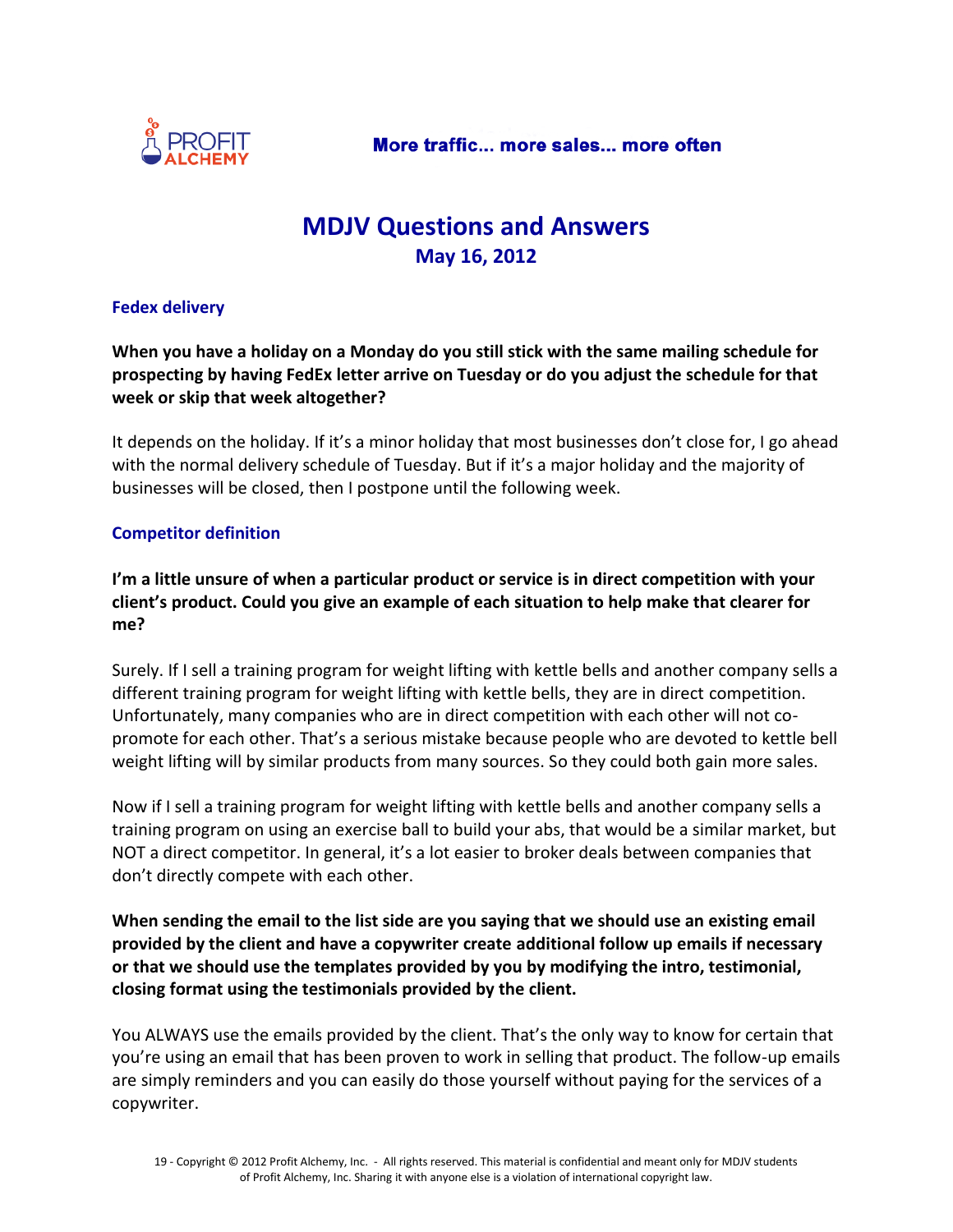

# **MDJV Questions and Answers May 30, 2012**

#### **Customizing the product side's email**

**In the session on implementation, you say to always use the client's email but I'm not sure exactly what alterations I need to make to it, if any, to customize it for the list side. It needs some kind of introduction from the list side client to his list I assume. Could you please clarify exactly what, if any, modifications need to be made to the product side's email before it is sent to the list side or should it be used exactly in its current format?**

You want to use the email in as close to its original form as possible. Because that's what has been getting results for the client side. The way I prefer to use it is to include a short introduction something like this:

I recently discovered a powerful new method of improving your putting skills. People are raving about how quickly they've taken 3 to 5 strokes off their game in just a couple of weeks.

Rather than give you the details myself, I've pasted in the exact information my friends at Perfect Putting use to describe it to their best customers. Here's to becoming a master putter!

>>> original email goes here

### **Requesting testimonials**

**After you've done a successful campaign, for a client what process do you use to get a testimonial from the client to use in your future approach letters? Do you try to interview the client or do you ask for a written response?**

I always ask for it by email. While interviews are great, most people are so busy, they can barely find the time to give you a written response. I ask them to put together a few sentences on the results they got, how long it took them, and how this compares to their other marketing efforts.

Also, most of my testimonials come in naturally. When you've produced an excellent result for a client, they usually send you an email thanking you and detailing the results they produced. I'll take those results and edit them, primarily to make them shorter, then ask for permission to